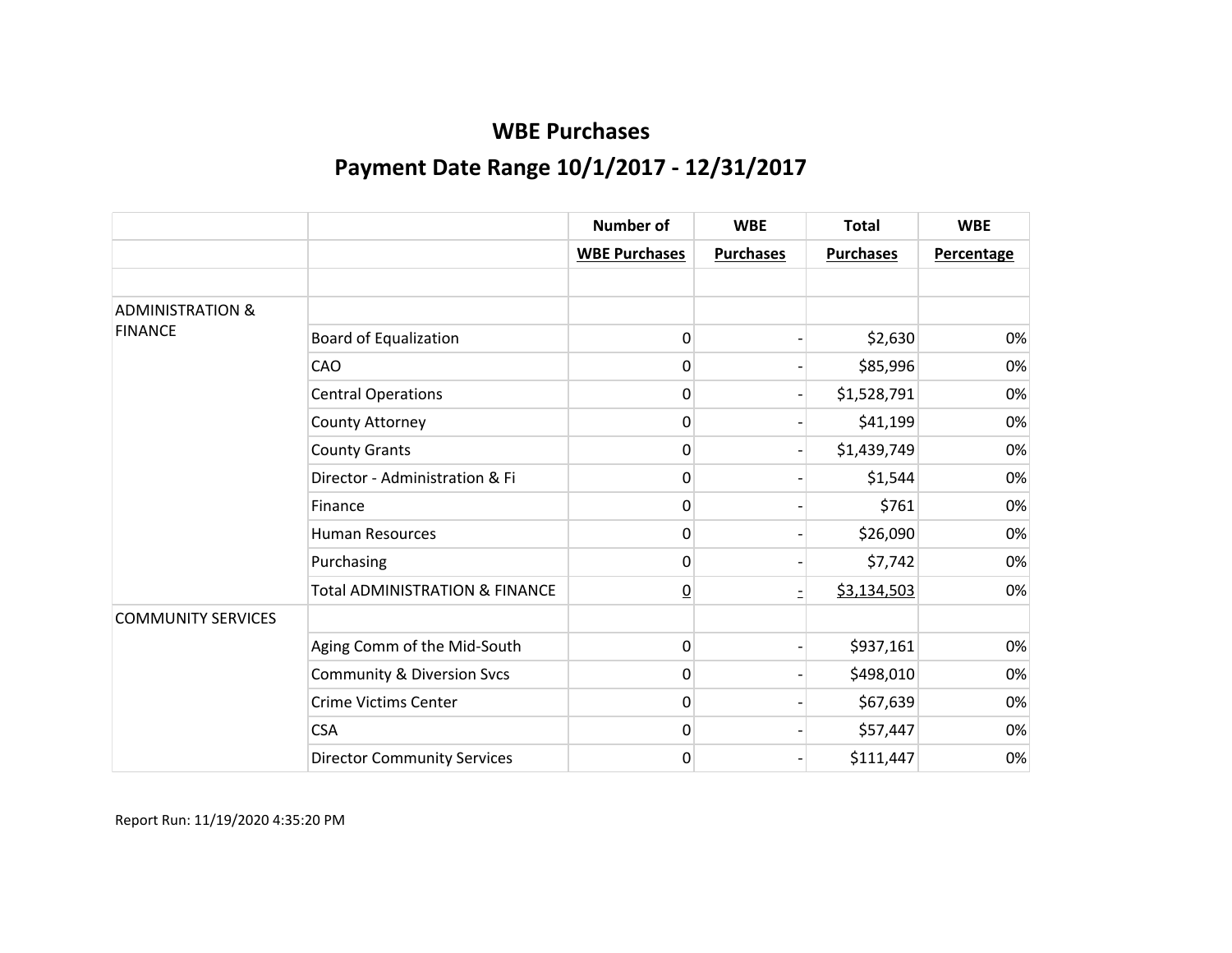| <b>COMMUNITY SERVICES</b> | <b>Pretrial Services</b>             | 0              | \$16,343    | 0% |
|---------------------------|--------------------------------------|----------------|-------------|----|
|                           | Ryan White                           | 0              | \$1,517,133 | 0% |
|                           | <b>Total COMMUNITY SERVICES</b>      | $\overline{0}$ | \$3,205,180 | 0% |
| <b>CORRECTIONS</b>        |                                      |                |             |    |
|                           | <b>Correction Center Facility</b>    | 0              | \$1,625     | 0% |
|                           | <b>Corrections Administration</b>    | 0              | \$5,240,720 | 0% |
|                           | <b>Total CORRECTIONS</b>             | $\overline{0}$ | \$5,242,345 | 0% |
| <b>EMPLOYEE BENEFITS</b>  |                                      |                |             |    |
|                           | <b>Employee Health Insurance</b>     | 0              | \$340,372   | 0% |
|                           | <b>Total EMPLOYEE BENEFITS</b>       | $\overline{0}$ | \$340,372   | 0% |
| <b>HEALTH SERVICES</b>    |                                      |                |             |    |
|                           | Admin & Finance - Health Svcs        | 0              | \$16,318    | 0% |
|                           | <b>Community Health</b>              | 0              | \$394,333   | 0% |
|                           | <b>Environmental Health Services</b> | 0              | \$107,118   | 0% |
|                           | <b>Forensic Services</b>             | 0              | \$1,458,122 | 0% |
|                           | Health Planning & Promotion          | 0              | \$43,497    | 0% |
|                           | <b>Inmate Medical Care</b>           | 0              | \$3,394,285 | 0% |
|                           | <b>Public Health Safety</b>          | 0              | \$158,938   | 0% |
|                           | <b>Total HEALTH SERVICES</b>         | $\overline{0}$ | \$5,572,611 | 0% |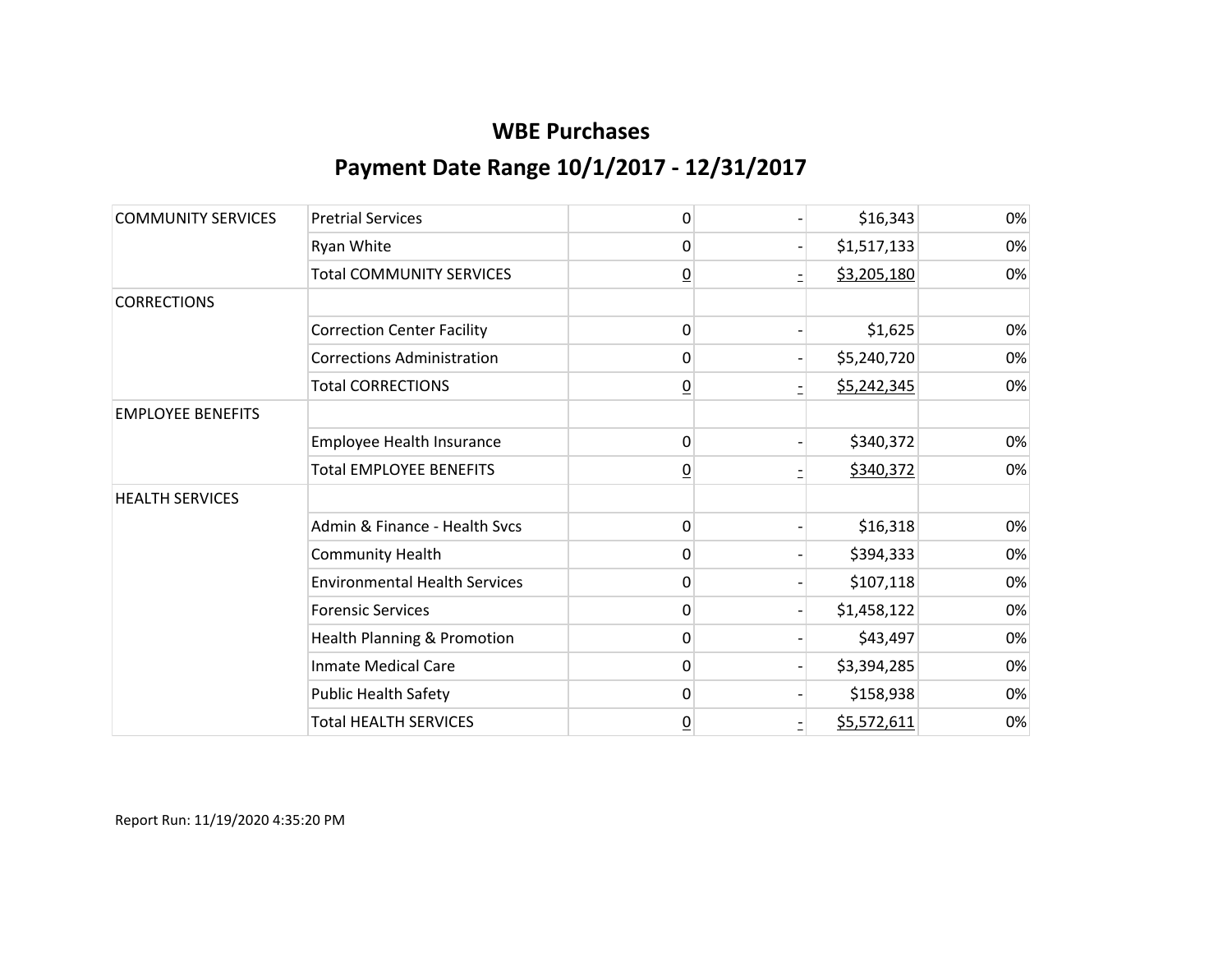| <b>INFORMATION</b>        |                                                       |                 |          |             |    |
|---------------------------|-------------------------------------------------------|-----------------|----------|-------------|----|
| <b>TECHNOLOGY SERVICE</b> | <b>Chief Information Officer</b>                      | 0               |          | \$43,204    | 0% |
|                           | <b>IT Internal Services</b>                           | 5               | \$3,121  | \$891,625   | 0% |
|                           | IT Operations                                         | 1               | \$4,250  | \$1,153,817 | 0% |
|                           | <b>Total INFORMATION TECHNOLOGY</b><br><b>SERVICE</b> | <u>6</u>        | \$7,371  | \$2,088,646 | 0% |
| <b>JAIL DIVISION</b>      |                                                       |                 |          |             |    |
|                           | Jail Administration                                   | 0               |          | \$2,867,656 | 0% |
|                           | Jail Programs                                         | 0               |          | \$164,678   | 0% |
|                           | Jail Security                                         | 0               |          | \$8,597     | 0% |
|                           | <b>Total JAIL DIVISION</b>                            | $\underline{0}$ |          | \$3,040,932 | 0% |
| <b>JUDICIAL</b>           |                                                       |                 |          |             |    |
|                           | <b>Attorney General</b>                               | 0               |          | \$29,227    | 0% |
|                           | <b>Chancery Court</b>                                 | 0               |          | \$3,180     | 0% |
|                           | Circuit Court                                         | 0               |          | \$4,419     | 0% |
|                           | <b>Criminal Court</b>                                 | 0               |          | \$11,266    | 0% |
|                           | Divorce Referee                                       | 0               |          | \$372       | 0% |
|                           | <b>General Sessions Court</b>                         | 6               | \$34,240 | \$364,005   | 9% |
|                           | <b>Jury Commission</b>                                | 0               |          | \$7,698     | 0% |
|                           | Juvenile Court Clerk                                  | 0               |          | \$55,431    | 0% |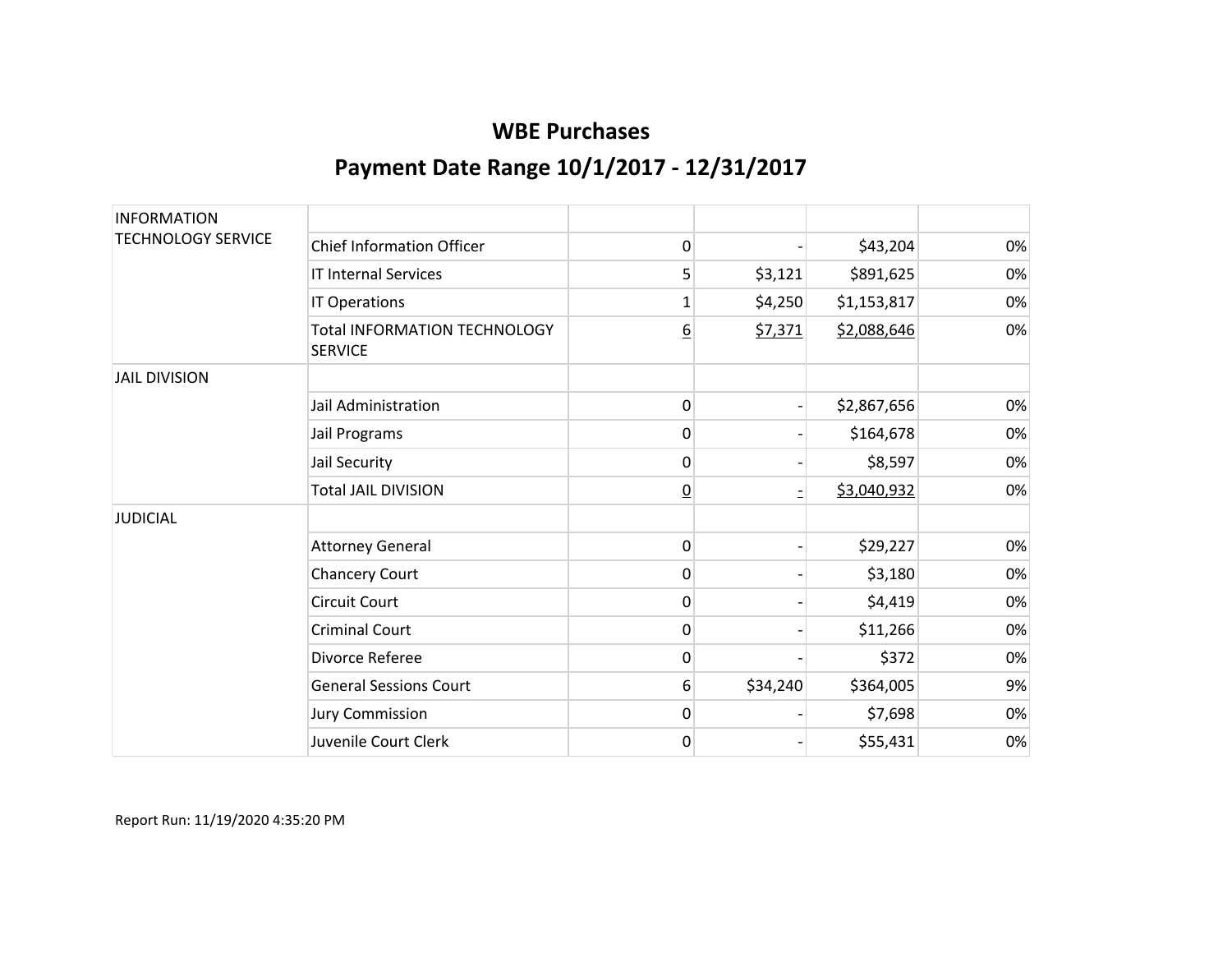| <b>JUDICIAL</b>         | Juvenile Court Judge                           | $\mathbf{1}$   | \$15,000 | \$1,230,893 | 1%  |
|-------------------------|------------------------------------------------|----------------|----------|-------------|-----|
|                         | <b>Probate Court</b>                           | 0              |          | \$1,200     | 0%  |
|                         | Public Defender                                | 0              |          | \$42,497    | 0%  |
|                         | <b>Total JUDICIAL</b>                          | 7              | \$49,240 | \$1,750,187 | 3%  |
| LAW ENFORCEMENT         |                                                |                |          |             |     |
|                         | <b>Chief Deputy</b>                            | 0              |          | \$6,888     | 0%  |
|                         | Courts                                         | 0              |          | \$20,191    | 0%  |
|                         | Detectives                                     | 0              |          | \$51,378    | 0%  |
|                         | Fugitive                                       | 0              |          | \$32,401    | 0%  |
|                         | <b>Special Operations</b>                      | 4              | \$35,590 | \$237,936   | 15% |
|                         | Training                                       | 0              |          | \$149,973   | 0%  |
|                         | <b>Uniform Patrol</b>                          | 0              |          | \$22,493    | 0%  |
|                         | <b>Total LAW ENFORCEMENT</b>                   | 4              | \$35,590 | \$521,260   | 7%  |
| <b>MISCELLANEOUS</b>    |                                                |                |          |             |     |
| <b>INTERNAL SERVICE</b> | Admin & Finance - Health Svcs                  | 0              |          | \$4,585     | 0%  |
|                         | Total MISCELLANEOUS INTERNAL<br><b>SERVICE</b> | $\overline{0}$ |          | \$4,585     | 0%  |
| OTHER ELECTED OFFICIALS |                                                |                |          |             |     |
|                         | Assessor                                       | 0              |          | \$173,547   | 0%  |
|                         | <b>County Clerk</b>                            | 0              |          | \$65,318    | 0%  |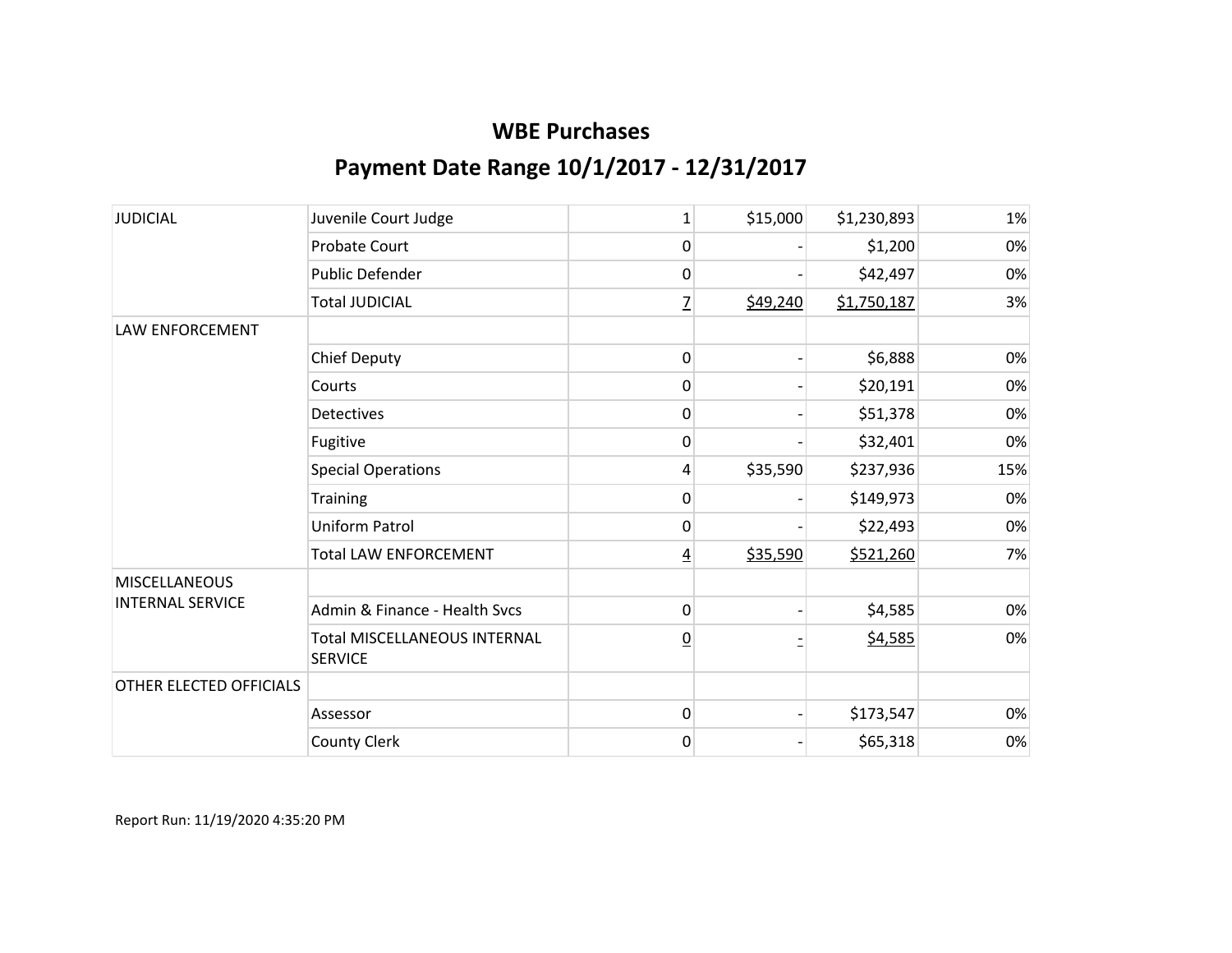| OTHER ELECTED OFFICIALS | <b>Election Commission</b>              | 0               |          | \$567,609   | 0% |
|-------------------------|-----------------------------------------|-----------------|----------|-------------|----|
|                         | <b>Equal Opportunity Compliance</b>     | 0               |          | \$4,925     | 0% |
|                         | Legislative Operations                  | 0               |          | \$117,468   | 0% |
|                         | Register                                | $\mathbf{0}$    |          | \$8,319     | 0% |
|                         | Trustee                                 | $\mathbf{0}$    |          | \$175,530   | 0% |
|                         | <b>Total OTHER ELECTED OFFICIALS</b>    | $\underline{0}$ |          | \$1,112,716 | 0% |
| <b>Other Offices</b>    |                                         |                 |          |             |    |
|                         | <b>Central Operations</b>               | 0               |          | \$1,591,440 | 0% |
|                         | Courts                                  | 0               |          | \$329,976   | 0% |
|                         | Parks and Grounds Maintenance           | 0               |          | \$91,212    | 0% |
|                         | <b>Support Services</b>                 | 1               | \$82,413 | \$1,014,670 | 8% |
|                         | <b>Total Other Offices</b>              | 1               | \$82,413 | \$3,027,298 | 3% |
| <b>PLANNING &amp;</b>   |                                         |                 |          |             |    |
| <b>DEVELOPMENT</b>      | Admin & Finance - Health Svcs           | 0               |          | \$1,800     | 0% |
|                         | <b>Codes Enforcement</b>                | 0               |          | \$93,474    | 0% |
|                         | Director - Planning & Developm          | 0               |          | \$23,319    | 0% |
|                         | Housing                                 | 0               |          | \$445,217   | 0% |
|                         | <b>Regional Services</b>                | 0               |          | \$103,035   | 0% |
|                         | <b>Resilience Department</b>            | 0               |          | \$863,256   | 0% |
|                         | <b>Total PLANNING &amp; DEVELOPMENT</b> | $\underline{0}$ |          | \$1,530,103 | 0% |